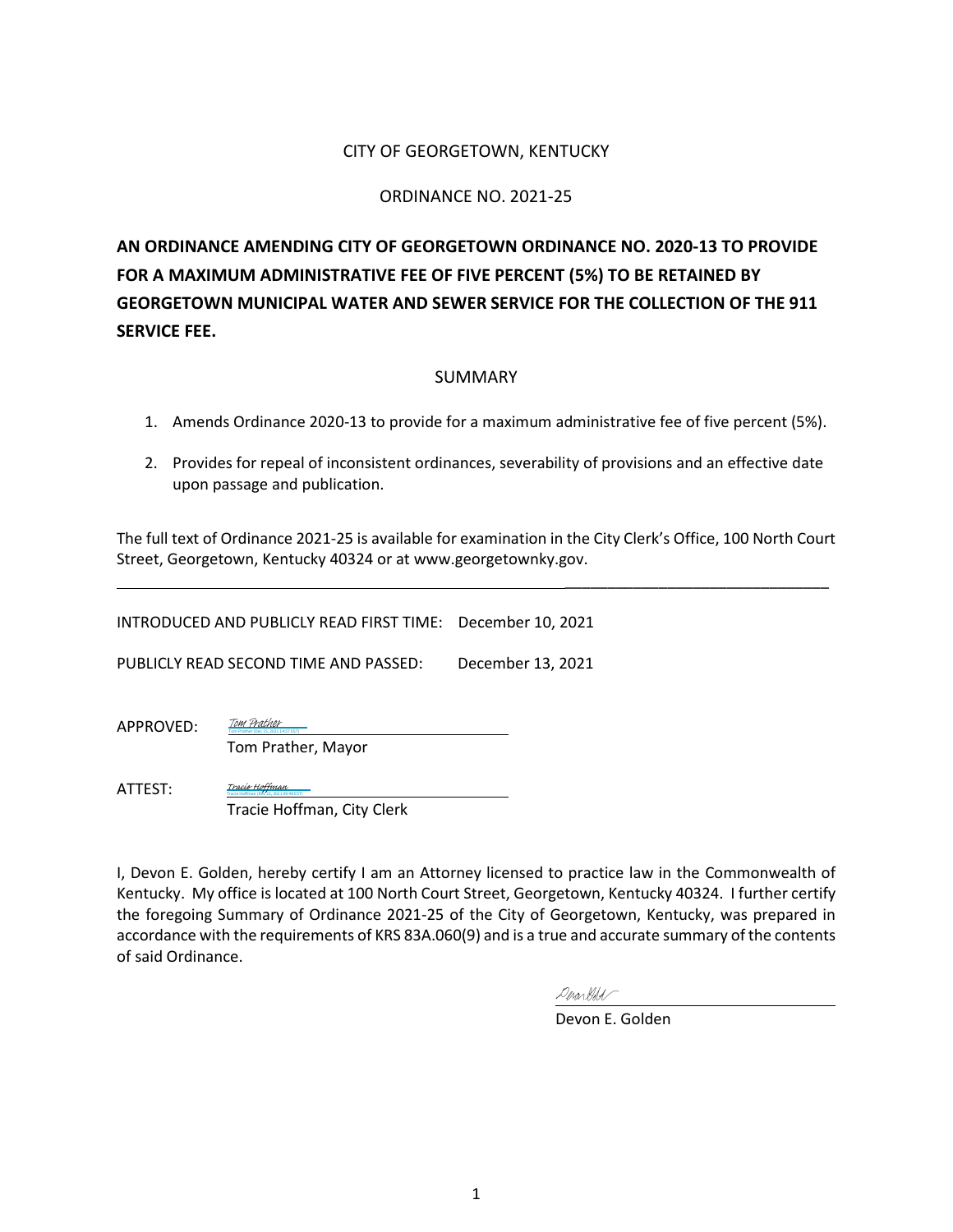#### **ORDINANCE 2021-25**

**AN ORDINANCE AMENDING CITY OF GEORGETOWN ORDINANCE NO. 2020-13 TO PROVIDE FOR A MAXIMUM ADMINISTRATIVE FEE OF FIVE PERCENT (5%) TO BE RETAINED BY GEORGETOWN MUNICIPAL WATER AND SEWER SERVICE FOR THE COLLECTION OF THE 911 SERVICE FEE.**

Sponsors: Connie Tackett and David Lusby

NOW, THEREFORE, BE IT ORDAINED BY THE CITY OF GEORGETOWN, KENTUCKY:

### **SECTION ONE**

City of Georgetown Ordinance 2020-13 is amended as follows:

#### **911 Service Fee Assessed.**

There shall be a monthly 911 Service Fee imposed upon each occupied unit located in the City of Georgetown, Kentucky. For purposes of this Article, "unit" shall include all classes of property, including but not limited to, commercial, residential, industrial, and agricultural. A unit will be considered "occupied" if it generates the need for services such as water, sewer, gas, telephone, electric or solid waste collection. Multi-family units, including but not limited to apartment buildings and commercial strip malls, using a master water meter shall be assessed a fee for each individual dwelling unit or commercial/industrial unit.

The following schedule of 911 Service Fee rates shall apply to each occupied unit:

| Rate Effective December 1, 2020 - June 30, 2021: | \$6.00 per month |
|--------------------------------------------------|------------------|
| Rate Effective July 1, 2021 - June 30, 2022:     | \$7.00 per month |
| Rate Effective July 1, 2022                      | \$8.00 per month |

# **Collection of 911 Service Fee.**

(a) The 911 Service Fees collected shall be utilized for expenditures directly attributable to the establishment, operation, or maintenance of a public safety answering point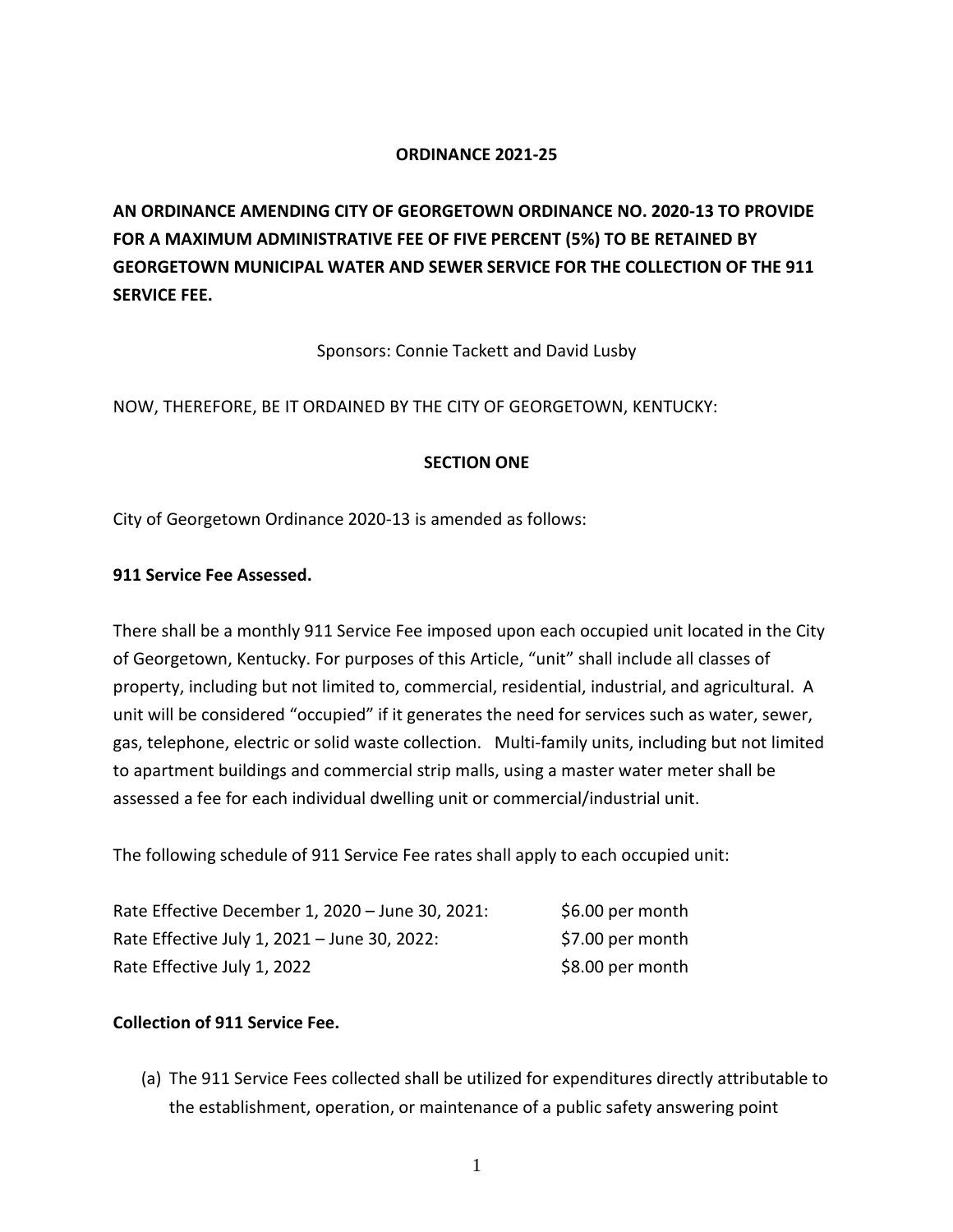("PSAP"), the delivery of 911 emergency services, or the provision of wireless enhanced 911 services, as provided in KRS 65.670.

- (b) Effective December 1, 2020, GMWSS shall collect the 911 Service Fee and remit collections, on not less than a quarterly basis, to the City of Georgetown. GMWSS shall be permitted to retain not more than **five percent (5%)** [7%] of the 911 Service Fee to offset administrative collection costs. [, as negotiated on an annual basis with the City of Georgetown Finance Director, Mayor and GMWSS Administration.]
- (c) GMWSS may, in collaboration with the City, adopt administrative regulations governing the collection and payment of the 911 Service Fee.
- (d) Any party responsible for payment of the 911 Service Fee who misrepresents his/her/its obligation to remit the Fee shall be subject to a Class A Misdemeanor. The failure of any party responsible for payment of the 911 Service Fee to remit the 911 Service Fee(s) as required herein shall be assessed a penalty of \$10.00 per month per delinquent occupied unit.

#### **Excess Funds and Revenue Monitoring.**

Excess funds received from collection of the 911 Service Fee shall be placed into a separate, dedicated fund for expenditures directly attributable to the establishment, operation, or maintenance of a public safety answering point ("PSAP"), the delivery of 911 emergency services, or the provision of wireless enhanced 911 services, as provided in KRS 65.670. Excess funds generated by the 911 Service Fee shall not be commingled with general fund revenues. The City shall annually evaluate whether the revenues generated by this fee are sufficient to support the present and future needs of the Georgetown-Scott County 911 Center.

#### **SECTION TWO**

If any section, subsection, paragraph, sentence, clause, phrase, or a portion of this ordinance is declared illegal or unconstitutional or otherwise invalid, such declaration shall not affect the remaining portions hereof.

#### **SECTION THREE**

All ordinances or parts of ordinances in conflict with this Ordinance are hereby repealed.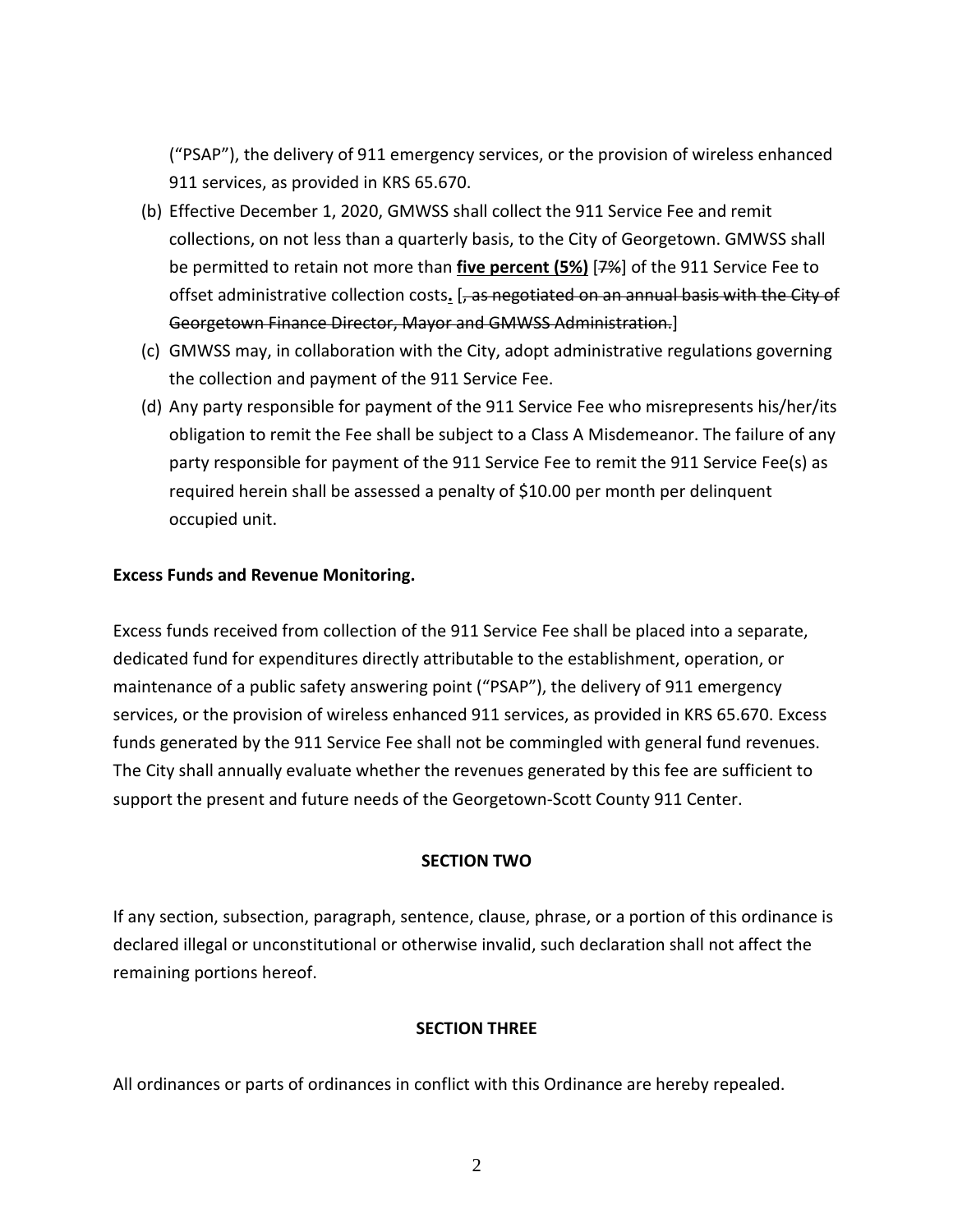# **SECTION FOUR**

This Ordinance shall be in full force and effect upon passage and publication.

PUBLICLY INTRODUCED AND READ FIRST TIME: December 10, 2021

PUBLICLY READ SECOND TIME AND PASSED: December 13, 2022

APPROVED:

**The Prather (Dec 15)** Tom 4

Tom Prather, Mayor

 $\frac{Trace\; Hoffman}{Trace\; Hoffman\; (Dec\; 22, 2021\; 09:48\; EST)}$ 

Tracie Hoffman, City Clerk

3